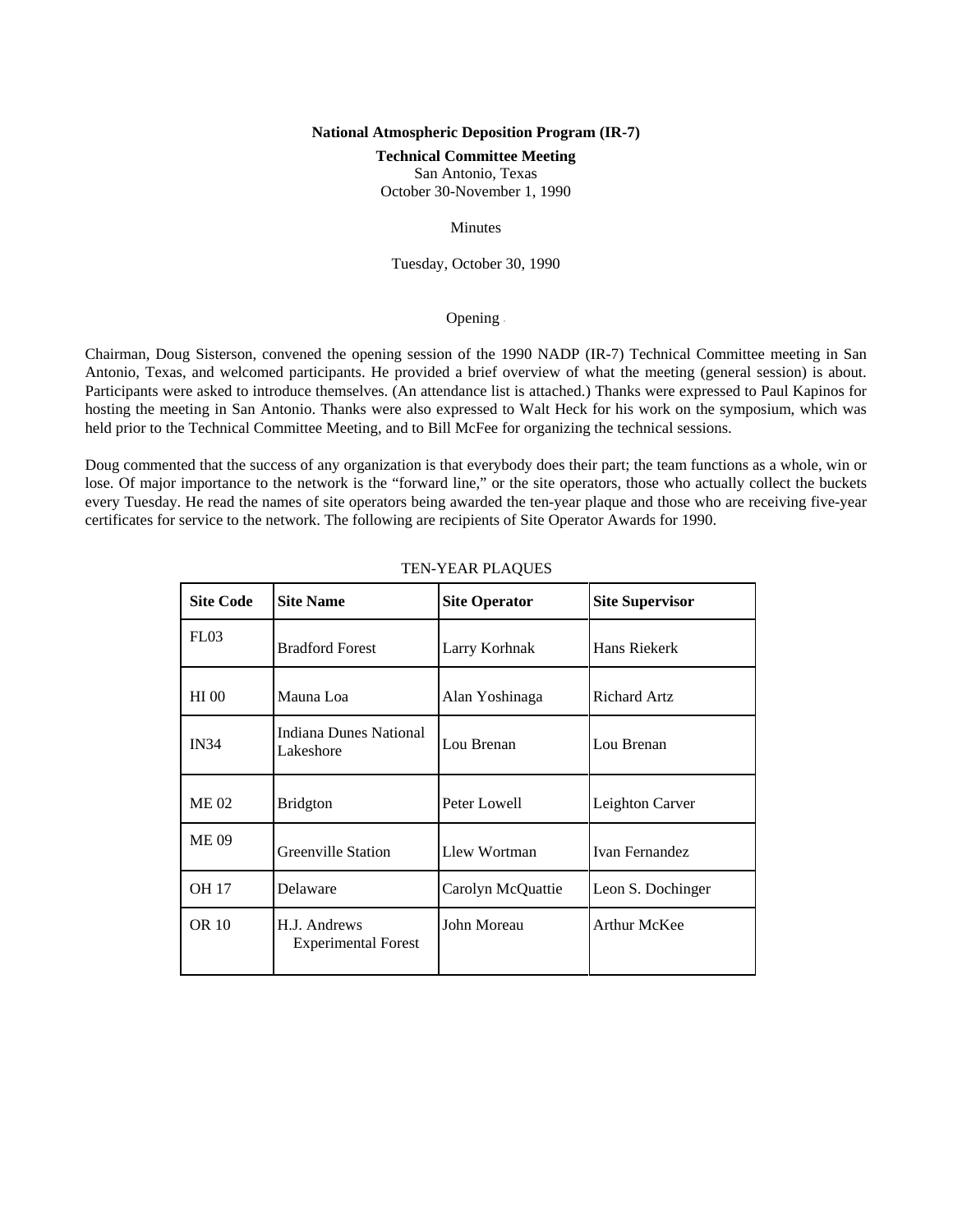| <b>FIVE-YEAR CERTIFICATES</b> |                                                                     |                       |                        |  |
|-------------------------------|---------------------------------------------------------------------|-----------------------|------------------------|--|
| <b>Site</b><br>Code           | <b>Site Name</b>                                                    | <b>Site Operator</b>  | <b>Site Supervisor</b> |  |
| AL 99                         | Sand Mtn. Experiment Station                                        | <b>James Burns</b>    | William J. Parkhurst   |  |
| AR 16                         | <b>Buffalo National River</b>                                       | <b>Michael Holmes</b> | Pam Griffin            |  |
| AS 01                         | Samoa                                                               | Emily Wilson-Godinet  | <b>Richard Artz</b>    |  |
| CO <sub>22</sub>              | Pawnee                                                              | Don Hazlett           | Cindy Olsson           |  |
| LA 33                         | McNay Research Center                                               | Jim Secor             | Rebecca Lambert        |  |
| ID <sub>11</sub>              | Reynolds Creek                                                      | Jim Mowbray           | J. Ross Wight          |  |
| ID $15$                       | <b>Smiths Ferry</b>                                                 | Mary Samuelson        | Gretchen Hoy           |  |
| <b>IN 22</b>                  | Southwest Purdue Ag Center                                          | Melborn Lang          | William McFee          |  |
| LA 12<br><b>LA 30</b>         | <b>Iberia Research Station</b><br><b>Southeast Research Station</b> | Lois West             | Sam Feagley            |  |
| MD <sub>03</sub>              | White Rock                                                          | R. Linton Dalton      | <b>Steve Farkas</b>    |  |
| <b>NM08</b>                   | Mayhill                                                             | <b>Calvin Morris</b>  | Dave Schafersman       |  |
| <b>OH 49</b><br><b>OH 71</b>  | Caldwell<br>Wooster                                                 | Cheryl Capek          | Craig Weidensaul       |  |
| <b>OK 29</b>                  | <b>Goodwell Research Station</b>                                    | <b>Eugene Reeves</b>  | <b>Richard Artz</b>    |  |
| <b>TX 56</b>                  | L.B.J. National Grasslands                                          | Clyde Schoultz        | Ralph Ollman           |  |
| WI 25                         | Suring                                                              | James Trochta         | <b>Bruce Rodger</b>    |  |
| WY 98                         | Gypsum Creek                                                        | <b>Terry Pollard</b>  | Ralph Knebel           |  |

Administrative Advisors' Reports -

# IR-7 -

Jim Davidson, Chairman of the Administrative Advisors, defined "IR." Twenty-five percent of Hatch funds go into regional research which receives money "off-the-top." IR-7 has truly been interdisciplinary in that it has provided an essential base of information which has been used by many. Jim reminded the group that IR-7 expires September 30, 1992, and will have to be renewed through a proposal development and renewal process. The Technical Committee must look at the promises and changes which must be made for anticipated renewal. Bill McFee will be chairman for the renewal effort.

# CSRS -

Jack Barnes commented that CSRS involvement goes back to the mid-70s when, in collaboration with other agencies, NADP began as NC-141. The project has since grown by leaps and bounds and is exemplary of an outstanding project. NADP has become involved in a "futures" orientation with the development of the "white paper." CSRS is in a pivotal role as passthrough agency for almost one million dollars from six federal agencies. Now CSRS is becoming more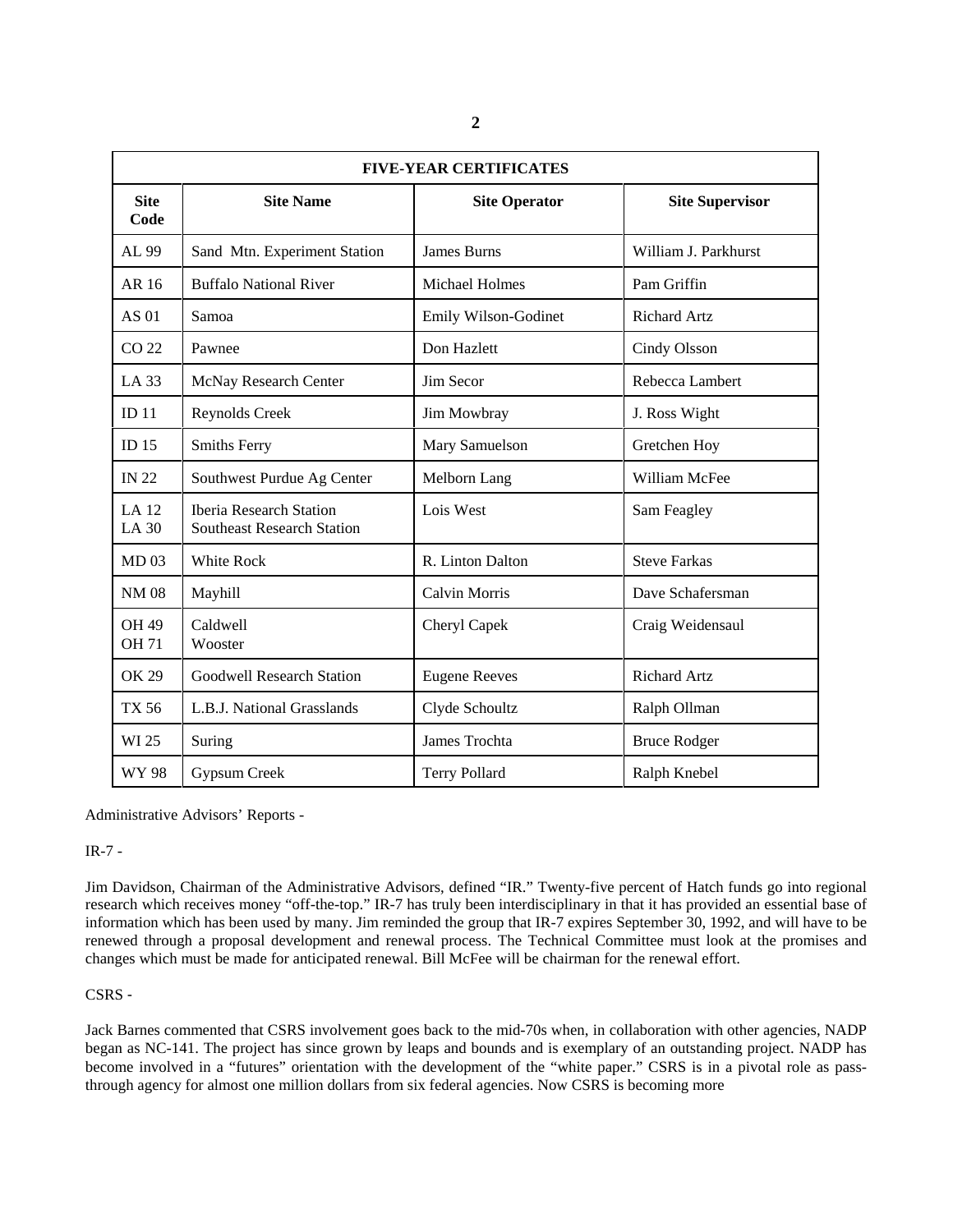involved in grants under the global change activities, and Jack encourages expanding the role of NADP/NTN in this scenario and reaching a balance between atmospheric and global change research.

# USGS -

Jack Pickering was pleased to announce that USGS will continue their acid rain research program post-NAPAP, both in effects on aquatic environments and effects on materials, and in monitoring of atmospheric chemistry. The pH of precipitation is now being reported in *National Water Conditions,* starting in August, using results for a large fraction of the network. These reports will be published on a monthly basis and will be distributed to four-to-five thousand subscribers.

Coordination Office Report -

Jim Gibson reported.

- Official number of active sites in the network is 201.
- Data base has quality assured data through June 1990, and preliminary data through August 1990, which is doing considerably better than the six-month standard.
- Completed major revision of the annual report, which was mailed recently.
- Now have a new, five-year contract from EPA for the Quality Assurance Manager\*s role.
- Also have funding from EPA for a nipher shield study.
- Jim has received half-time funding from CSRS to help coordinate a UV-B monitoring program.
- There has been a noticeable improvement in the number of sites meeting completeness criteria 167 or this year versus 150 in the previous year.
- Have improved turn-around time for replacing parts at the sites, but there is still a problem with slow parts repair by the manufacturer. Additional equipment will be available for COED through the transfer of used EPRI equipment. They have donated 15 sets of equipment.
- Carol Simmons sent a letter requesting information regarding use of NADP/NTN data to update our files. Jim asked that replies be returned as soon as possible.

# CAL Report -

Van Bowersox commented that CAL wasn't the only lab for a brief period of time, and reported on several items.

- The most recent training course was held in July.
- Some program statistics of interest:
	- 90,000+ samples collected
	- CAL has assisted in a data base of 16 million bytes of computer memory; 20 million bytes of computer memory used at CAL. NADP/NTN has generated massive amounts of data with many users and many options to use data.
- A fiber optic network was installed in the last six months at CAL which allows data to be transferred in less than 5 minutes. They are now beginning to utilize PCs instead of a VAX.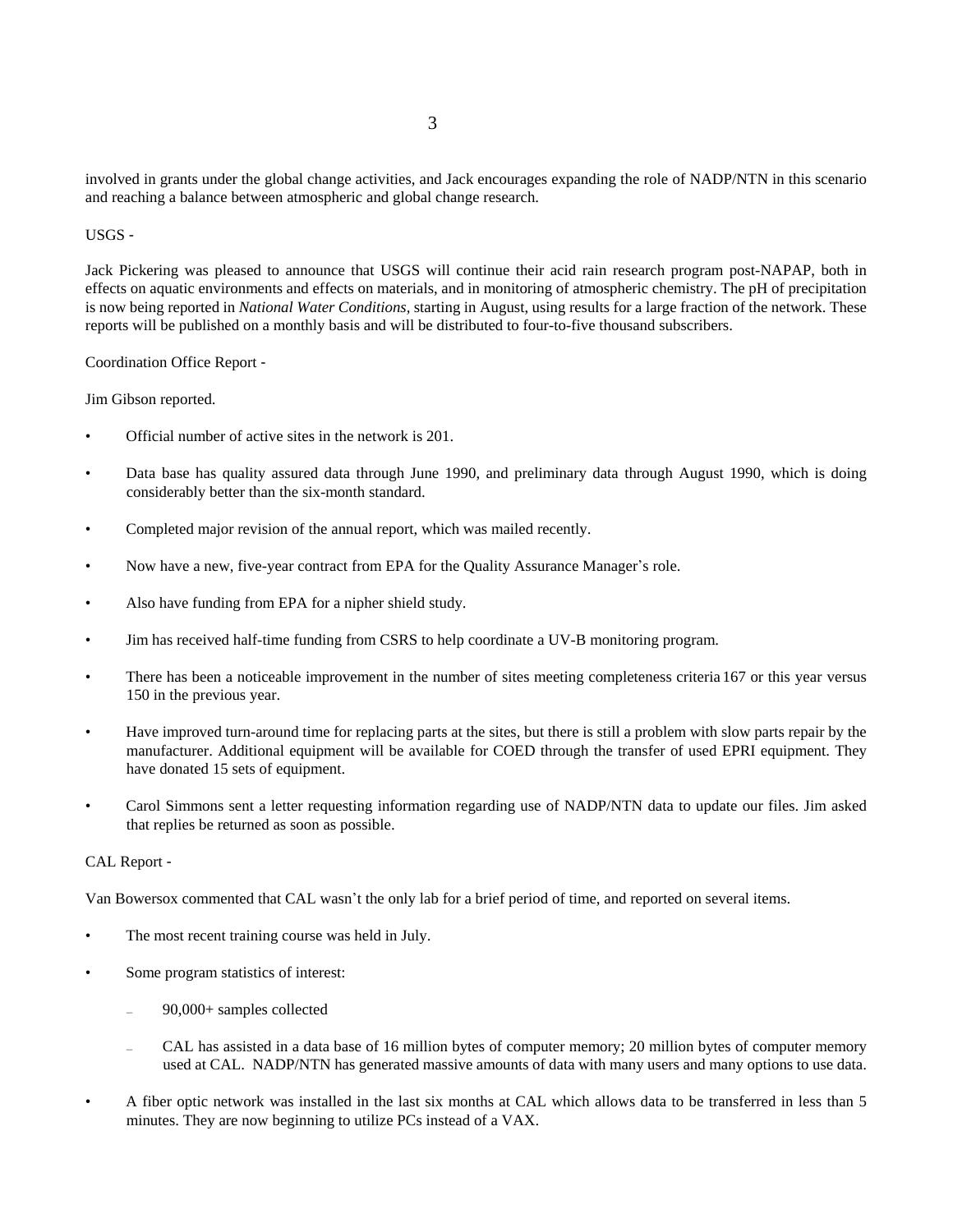- CAL is participating in a number of laboratory intercomparison programs USGS, LRTAP, EMEP (European), and WMO (EPA/RTP). They have been very successful in these programs.
- CAL was audited in the past year, and received generally favorable comments. A number of recommendations were made to improve documentation and operating procedures to assure continued production of data that are high quality.
- CAL staff have been involved in drafting, editing and updating standard procedures documents. They are committed to finishing that process and will complete 14 documents over the next year.
- Cooperative projects include:
	- Herbicide project.
	- Intercomparison at Penn State.
	- Questions regarding input into aquatic ecosystems.
	- Kid's network through *National Geographic*, for grades 5, 6 and 7. Kids everywhere were measuring pH of five or above. CAL was asked to check the paper being used and found problems with the readings from unbuffered samples. They have made suggestions for improvement for more accurate measurements.
- Research activities include:
	- ASTM presentation by Mark Peden.
	- SOS Chapter 6 authorship.
	- One journal article peer-reviewed.
	- Four posters at this meeting.
	- Participation in meeting in Glasgow.

# Quality Assurance Steering Committee Report

Gerald Aubertin reported that the steering committee was charged with review and update of the Quality Assurance Plan, oversight of the network QA manager, and implementation of the quality assurance remedial action plan. Dave Bigelow has been appointed recording secretary for the committee.

- 1. Remedial Action Plan. The committee met in New Orleans in April. First draft of the qa plan reflected some serious problems so a committee consisting of Dave Bigelow, Bernie Malo and Jerry Aubertin rewrote it. The plan is now available and has been recommended to the Executive Committee for their recommendation for approval by the Technical Committee. He asked that participants examine the display copy and be prepared to vote on acceptance. The process of putting together the Quality Assurance Plan has been a long process which was begun under Warren Knapp. It is a monumental event to finally have an acceptable document for approval.
- 2. Remedial Action Plan Oversight. The Coordination Office will handle remedial action when possible if the variation is "minor;" if there is a precedent for granting a variance or if there is a significant hardship; or if a variance is not granted.
- 3. The QA Steering Committee directed the Network Operations Subcommittee to conduct an audit of CAL.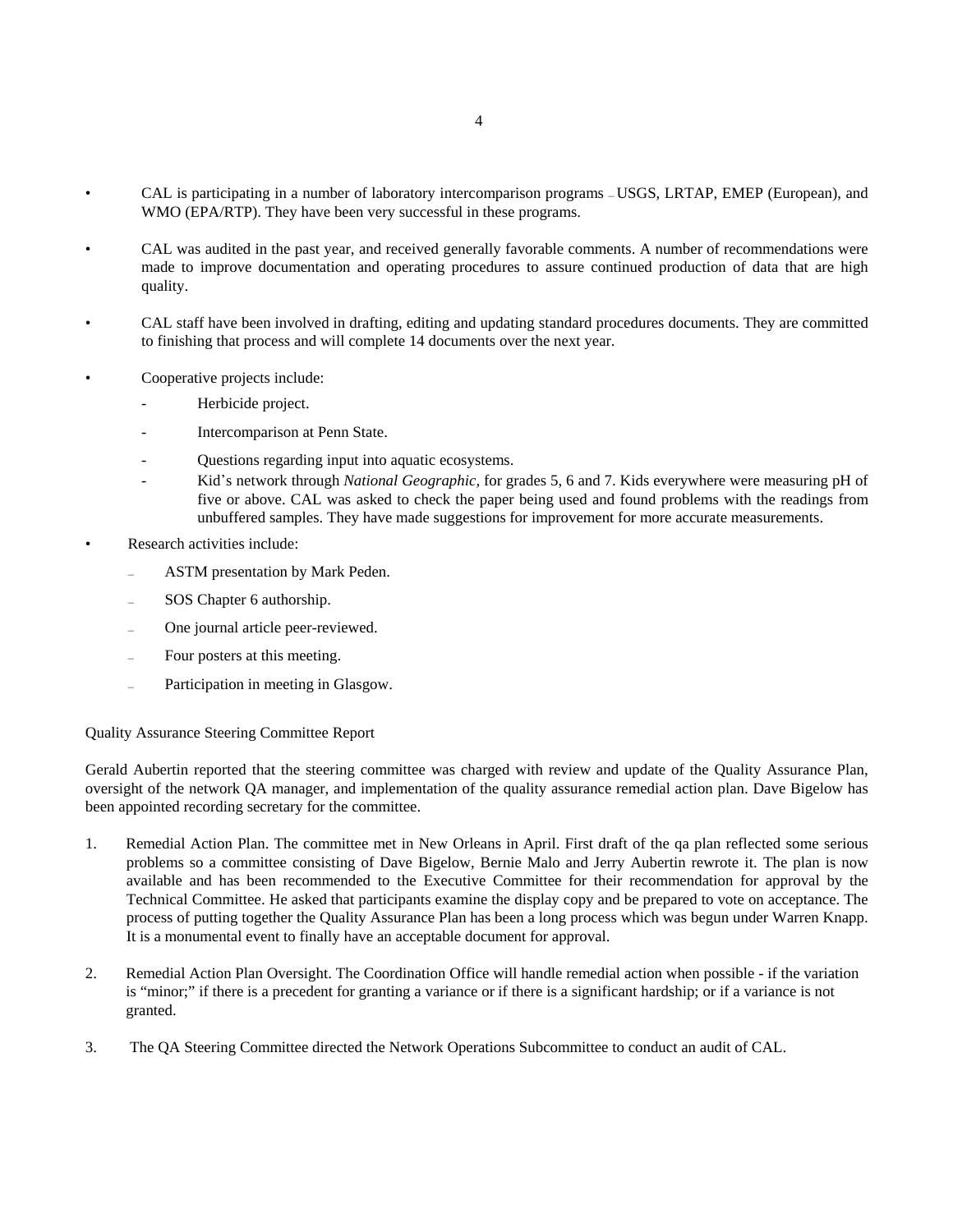#### Subcommittee Reports

Doug Sisterson commented that the subcommittees are the backbone of the organization, and discussed requirements for participation. Subcommittee chairmen were asked to give a short version of subcommittee reports, as well as items for discussion as a "rush" for new members.

Network Operations Subcommittee -

Cary Eaton, Chairman, reported. The upcoming subcommittee meeting will hear reports from the Coordination Office, the USGS quality assurance programs, CAL, and the site visitation program. The subcommittee meets twice a year, in April and in October, to discuss siting criteria, instrumentation, procedures, operations manuals, CAL procedures, etc. The subcommittee reports to the Technical Committee and the Executive Committee. They have a chairman, vice-chairman and secretary structure, with rotation of officers through the chairs.

Data Management and Analysis Subcommittee -

Jim Lynch reported that the data subcommittee has been very busy since the interim meetings in early April. At that time they put together the idea for revision of the annual report to provide more data and additional summary resu1ts to the data user. They have also tried to make sure that all data from the network is included in the report. Because this increased the report size significantly, they deleted the time trends plots from that report, but the subcommittee will be discussing the possibility of producing a temporal trends report. They want to make sure that those types of analyses will be available to users. Jim Lynch feels the subcommittee should move more toward analyses, such as new types of reports, and how analyses could be done.

The subcommittee dealt with about 15 items at the interim meeting, including approval for publication of preliminary pH data by USGS. Another request has been received and will be dealt with at this meeting. They also discussed "small volume" issues. The Data Management Subcommittee will meet jointly with the Network Operations Subcommittee Wednesday morning before convening their own meeting.

#### Effects Research Subcommittee

Walt Heck commented that the effects people first called for monitoring of acid rain; the early subcommittee was very strong and generally plotted the course. They then realized that acid rain wasn't having the effect on crops that was originally thought, and they became less active. Now that global change has become more of an issue, the effects people are again becoming active. NADP is recognized as a strong monitoring program all over the country. It has been suggested that interaction with EMAP be considered, and the subcommittee will look at alternatives for how this interaction might be accomplished. Since EMAP is an effects monitoring program, is there some fashion in which EMAP can be brought into NADP/NTN? The subcommittee has spent time over the last two years considering what might be done. The idea of developing a position paper regarding what can be done about global climate change and how to do it was formulated. They feel very strongly that the agencies should come to the science level. The "white paper" evolved from this idea. It reflects well the interactions between scientists and other organizations. and states what we think should be monitored. Thanks were expressed to Carol Simmons as senior author.

#### Nominating Committee

A nominating committee was appointed to select a candidate for the position of Technical Committee Secretary, to advance to the role of Chairman. Jim Davidson, Jack Barnes, Steve Lindberg, Jim Gibson, and Doug Sisterson agreed to serve.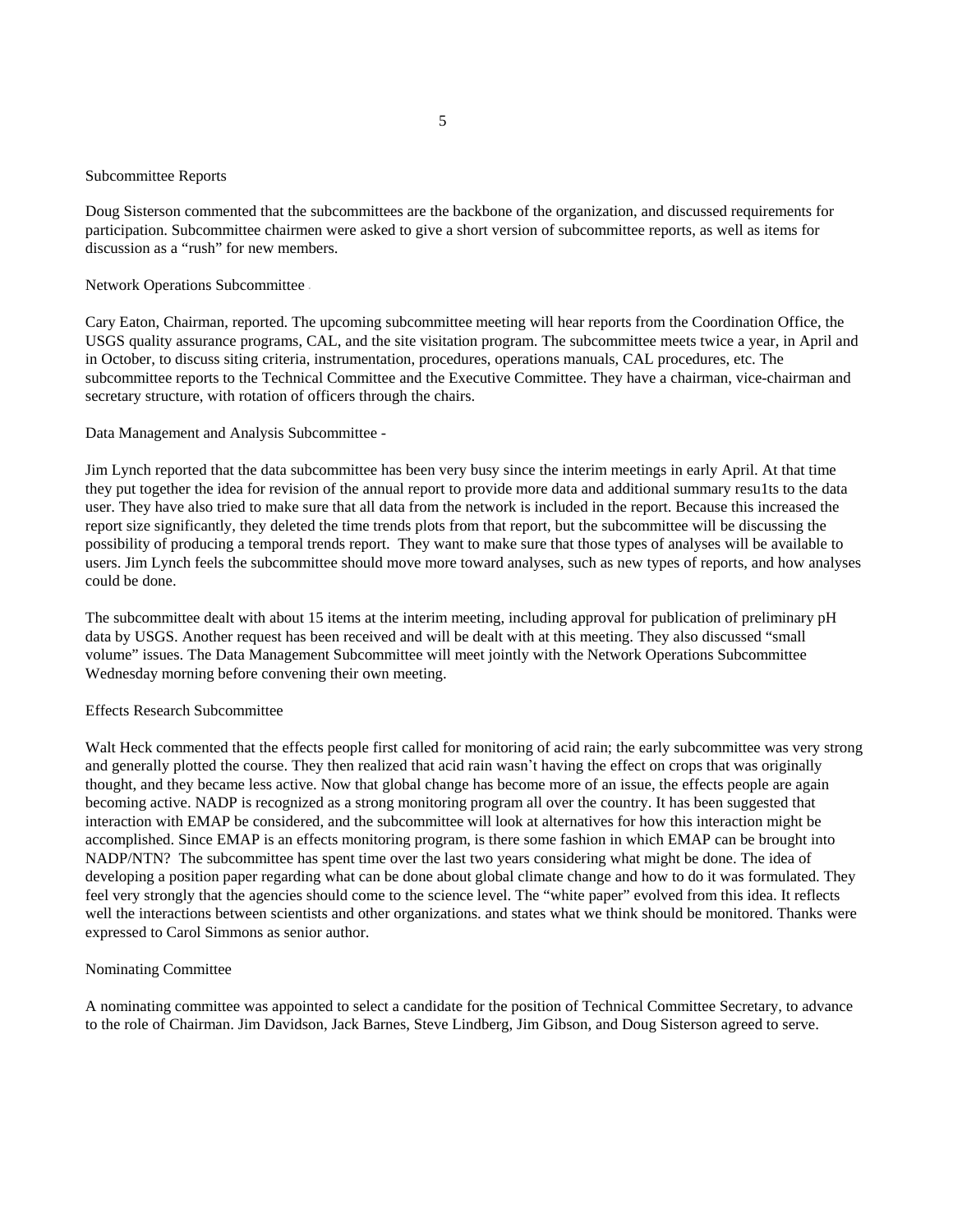6

Technical Session 1 - Toxics in Deposition -

(Abstracts are availible by contacting Linda Bandhauer in the NADP/NTN Coordination Office.)

**Herbicides in Atmospheric Wet Deposition - Preliminary Results** - Donald Goolsby, U.S. Geological Survey.

**'Toxics**\* **Deposition Monitoring in Ontario, Canada** - D. B. Orr, Ontario, Ministry of the Environment.

**Atmospheric Chemistry and Deposition of Mercury at Walker Branch Watershed** - S. E. Lindberg, Oak Ridge National Laboratory.

#### **Wednesday, October 31, 1990**

### **Poster Introductions and Presentations** -

(Abstracts are available by contacting Linda Bandhauer in the NADP/NTN Coordination Office.)

**Background Precipitation Chemistry Monitoring in the Soviet Union** - Richard Artz, National Oceanic and Atmospheric Administration, and R.F. Lavrinenko Voeikov Main Geophysical Observatory, Leningrad.

**Comparison of Daily and Weekly Samples at an Eastern U.S. NADP Site -** Elizabeth T. Prindiville and Van Bowersox, Illinois State Water Survey**.**

**Sub-Grid Variability in Precipitation/Chemistry - Cases from the Frontal Boundary Study** - Terry Dana and Stan Tomich, Pacific Northwest Laboratory.

**Nipher Recording Raingage Shield Use on NADP/NTN Network: Evaluation of Rainfall Data -** S. R. Dossett, Illinois State Water Survey.

**Wet-Side Data Flow at the Central Analytical Laboratory (CAL) for NADP/NTN** - Kathryn E. Douglas, Illinois State Water Survey.

**The Impact of Industrial Air-Pollution on a Semi-Arid Ecosystem** - I G. Gabriel and D. T. Patten, Arizona State University.

**Use of Three-Dimensional Graphing Techniques in the External Quality- Assurance Programs of the National Atmospheric Deposition Program/National Trends Network** - John D. Gordon, Timothy C. Willoughby, and LeRoy J. Schroder, U.S. Geological Survey.

**Tropical Storm Influences on the Precipitation Chemistry in the Central United States** - R. H. Grant, Purdue University.

**Precipitation Chemistry in Connecticut, 1983-1988** - Kenneth P. KuIp, U.S. Geological Surrey.

**Wet Deposition Characteristics in the Central Valley of California** - Michael Mata and J.W. Hopmans, University of California.

**Evaluation of a Matrix Used in the Blind Audit Sample Program for the NADP/NTN** - A. L. Morden-Moore and V. C. Bowersox, Illinois State Water Survey.

**Pesticides in Iowa Precipitation** - Brenda K. Nations, Iowa Department of Natural Resources.

**"Brown Snow" in the Rockies: Sources, Particulate Transport and Effects on Chemistry at NADP Sites** - Cindy Olsson and Peter Q. Olsson, Colorado State University, and M. Alisa Mast, U.S. Geological Survey.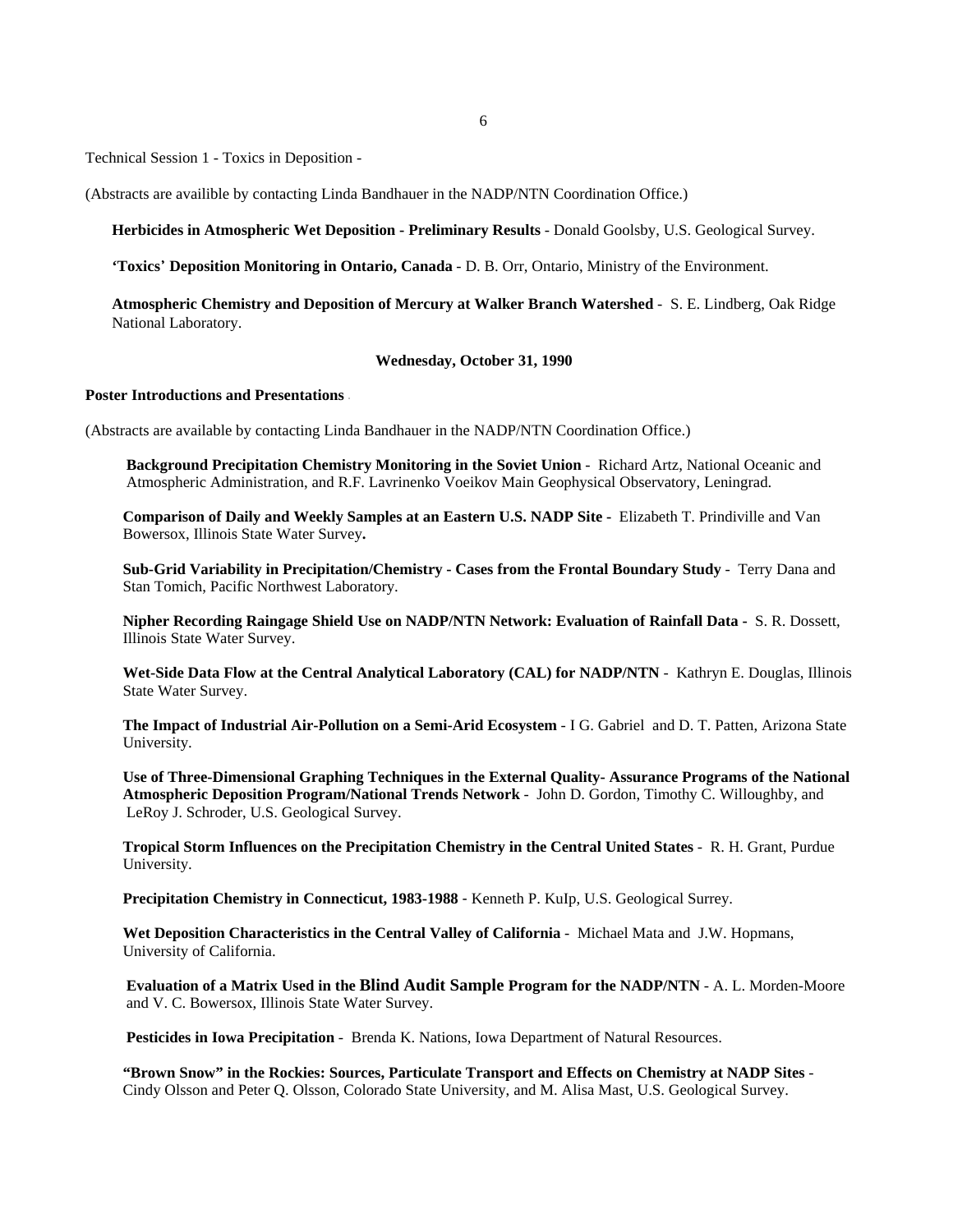**The BLM Wildland Resources Information Data System (WRIDS) Aerometric Module: The NADP Data Base on a PC for Wilderness Management** - A.R. Riebau, Bureau of Land Management; D. G. Fox, USDA Forest Service; W.E. Marlatt, Colorado State University; and C. Harrelson, USDA Forest Service.

**Combined Effects of Acid Rain and Heavy Metals on Corn Pollen Germination and Tube Growth** *in vitro* - Yuan-Hai Zhang and Lyle E. Craker, University of Massachusetts.

### **Thursday, November 1, 1990**

### **Technical Session 2 - Monitoring and Effects Research Reports -**

(Abstracts are available by contacting Linda Bandhauer in the NADP/NTN Coordination Office.)

**Effect of Acid Rain on Crown Rust of Oats** - W. Pedersen, S. Bissonnette, and W. Banwart, University of Illinois.

Free Air CO<sub>2</sub> Enrichment - G. Hendrey, K. Lewin, F. Libfert, and J. Nagy, Brookhaven National Laboratory.

**A Case for Including Individual Rain Data in NADP/NTN Reports** - George W.Crawford, Southern Methodist University.

**A Review of Urban Precipitation Chemistry** - Donald F. Gatz, Illinois State Water Survey.

**NPS Automated System of Processing, Validating and Reporting Pollutant Monitoring Data** - William Brick and Miguel Flores, National Park Service.

**Influence of Meteorology and Weather Patterns on Acid Deposition in the Sequoia Mountains** - J. M. Meissner and J. D. Kuhlberg, California Air Resources Board.

**Evaluation of Sample Shipping Procedures: Bucket vs. Bottle** - James Lynch, The Pennsylvania State University, and Van Bowersox, Illinois State Water Survey.

### **Business Meeting**

The final business meeting was called to order by Chairman, Doug Sisterson. A number of "special" awards were presented.

### **Subcommittee Reports -**

#### **Network Operations Subcommittee -**

Cary Eaton reported that the subcommittee discussed the following items.

- Set of procedures for mail balloting.
- Report from committee to replace field site raingages and collectors.

• To accept, with thanks, the gifts of equipment from EPRI and raingage clocks from USDA. This equipment will be repaired and used as spares.

• 1990-91 officers are:

Chairman —Ed Klappenbach Vice Chairman —Lois West Secretary -—Paul Kapinos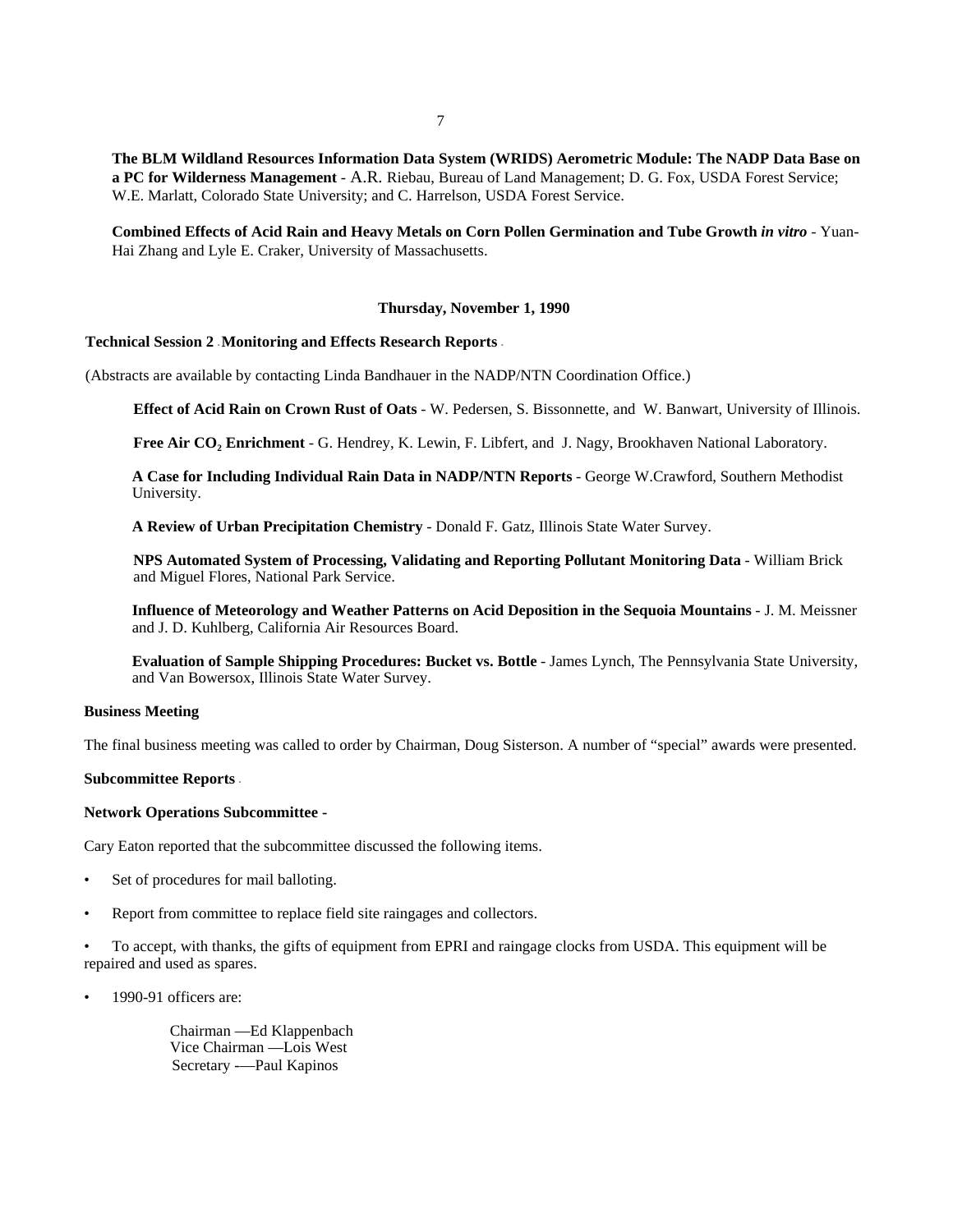- **8**
- The subcommittee made one recommendation to the technical committee that the lid liner pad in the Aerochem collector be replaced every twelve months. Replacement will begin in June 1991 instead of December 1991.

### **Technical Committee Action**

**Motion:** That the recommendation be accepted was made, seconded and carried.

# **Data Management and Analysis Subcommittee -**

Jim Lynch reported that the subcommittee meeting had a large attendance. Items of discussion were:

- 1. Institution of small volume substitution rule which allows substitution when certain conditions are met. The subcommittee decided to table this issue for the present, pending additional analysis, with a decision to be made at the interim meeting.
- 2. Temporal trends plots. No longer being published in annual summary report, but there is a desire to have some type of temporal trends plots. An *ad hoc* committee of Jim Lynch, Bill Parkhurst, Van Bowersox and Carol Simmons will look into this.
- 3. Release of preliminary data. One issue the subcommittee discussed at length was how should release of preliminary data be dealt with by the Coordination Office. An earlier decision was made to release preliminary data to USGS for their *National Water Conditions* report. The Mississippi WRRI wants quarterly data for their newsletter. This topic generated much discussion. A motion was passed to allow the Coordination Office to prepare this particular request. A quarterly map will be prepared and submitted.

There was a second motion to allow the Coordination Office, in consultation with CAL and the Data Management Subcommittee Chairman to release preliminary data in January. This motion was defeated by the subcommittee. Another motion, restricting the data release to pH data only, was passed for recommendation to the Technical Committee. This motion allows the Coordination Office, after consultation with CAL and the Chairman of the Data Management subcommittee to release preliminary pH data only, on request.

4. ADS data base citation. Developed a recommendation which deals with use of data by persons obtaining it from the ADS data base. The subcommittee would like to have a citation developed for inclusion in the ADS data base that includes "NADP/NTN data . . ." and have a letter sent requesting that the citation be included in any data transmitted by ADS. This citation would be "NADP/NTN: Weekly Data (or appropriate time period)" and reference. This issue is considered important due to transfer of ADS to EPA RTP.

# **Technical Committee Action**

The Technical Committee was asked to consider the subcommittee recommendation that the Coordination Office, in consultation with the CAL and the Chairman of the Data Management Subcommittee, be authorized to release preliminary pH data only, upon request.

**Motion:** That the subcommittee recommendation be accepted was made and seconded. Clarification of the recommendation was made that this is lab pH data only and that the response to a request for this data could be no, if deemed appropriate. Motion carried.

The Technical Committee then considered the subcommittee recommendation for recognition of the NADP/NTN data base when that data is obtained from the ADS data base. This recommendation asks the technical committee to approve development of a citation and a letter to be sent to the ADS data base manager that when NAPAP data is released or transferred, the citation which specifically recognizes NADP/NTN would be included.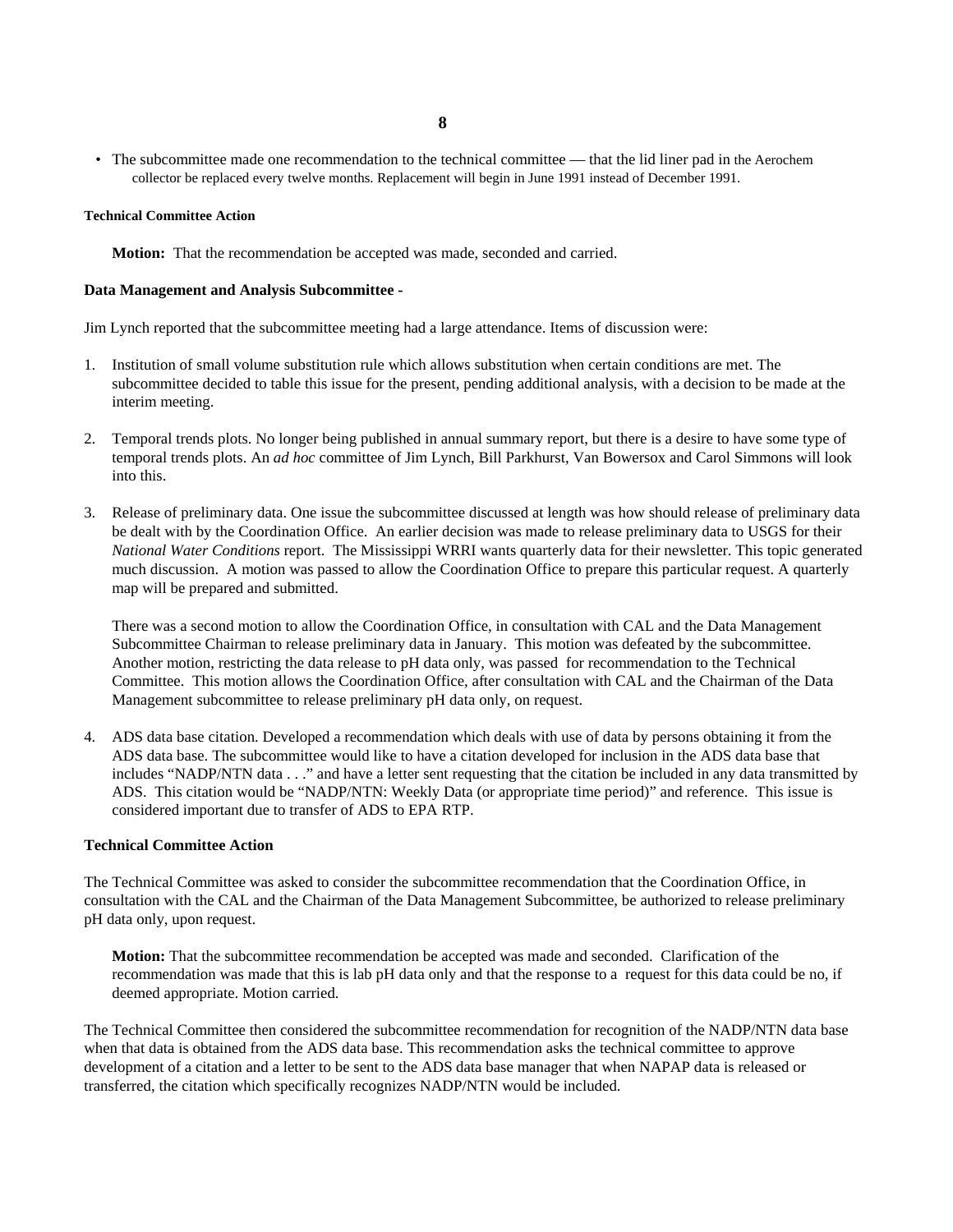**Motion:** For acceptance of this recommendation was made, seconded and, following brief discussion, carried.

### **Subcommittee report continued**

5. The subcommittee decided to institute the role of secretary and adopt a rotation of officers through the chairs. The subcommittee elected the following officers for 1990-91.

> Chairman —Jim Lynch Vice Chairman —Warren Knapp Secretary —Bill Parkhurst

#### **Effects Subcommittee Report** -

Jerry Walker reported for Chairman Walt Heck that the subcommittee was pleased to have a large participation, and he encouraged further participation. The subcommittee considered the following topics.

- 1. The authors of the "white paper" were commended. Asked that those interested consider a separate paper which includes effects or linkages on human health, aquatics, bioaccumulators or biotic systems. The paper should emphasize the importance of monitoring, and how this information can interface with environmental issues and applications. Walt Heck will discuss the development of a journal-type article with Carol Simmons, using the "white paper" as the basis, and prior committee documentation prepared by Alan VanArsdale.
- 2. EMAP interface. The development of a working relationship between NADP/NTN and its Effects Subcommittee with the Environmental Monitoring and Assessment Program (EMAP) of EPA is encouraged by: asking EMAP to locate monitoring sites near or with awareness of current NADP monitoring sites; planning joint meetings such as the symposium which preceded the Technical Committee meeting; interagency fertilization; obtaining statistical associations and reliable regional data interpretation; suggesting projects to EMAP (indicators); and active EMAP participation and annual attendance at NADP/NTN Technical Committee and Subcommittee meetings.
- 3. Discussed existing effects data sets and considered the possibility of establishing a library of effects monitoring data from a variety of agencies or groups. The subcommittee felt it would be desirable to have such a catalog (bibliography) available, but agreed it would probably be too costly to develop unless there was a grant or funding source to support such an activity.
- 4. Changes in the CSRS grants program were discussed. It was suggested that the subcommittee offer something to address critical areas for mission-linked research. Bud Hart, Wayne Banwart, Mike Kelly and Jerry Walker drafted a resolution for possible adoption by the Technical Committee. The text of the resolution follows.

#### *Resolution*

*"The Technical Committee of IR-7 (N.ADP/NTN,) realizes the importance of research on environmental issues at the regional, national and global levels and their potential impacts on human health, plants, animals and ecosystems.* We *hereby resolve that CSRS, through its Competitive Grants, Program, be encouraged to continue and further to expand support for research of these critical environmental problems, and further, we recognize that there still remains significantly unresolved questions or issues specific to acidic deposition. UV-B, oxides of nitrogen and sulfur, ozone and related interactions."*